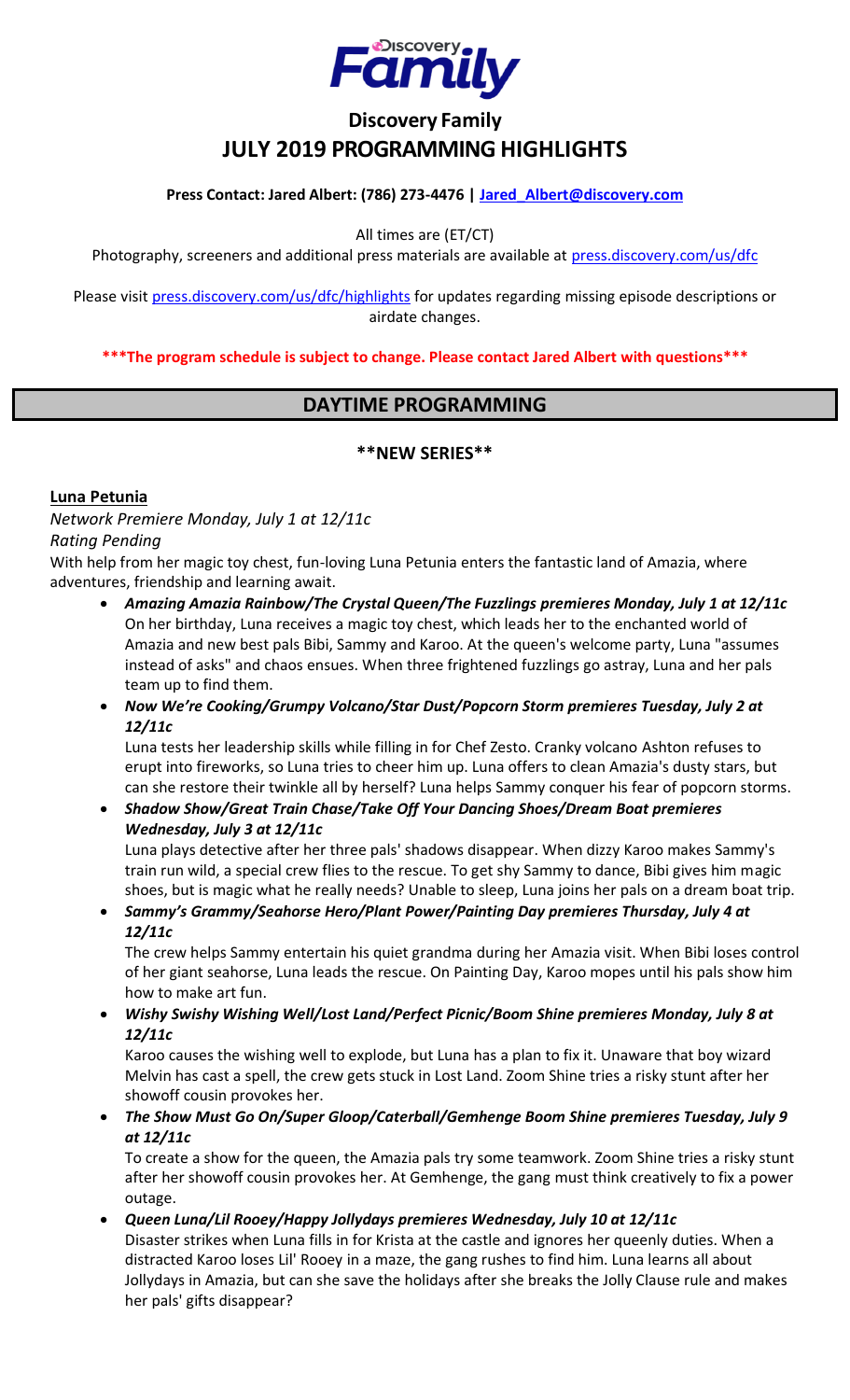- *Cloudy with a Chance of Balloons/Melvin's Magical Mix Up/Big Stretch/Bad Bubble Blues premieres Thursday, July 11 at 12/11c* The gang rushes to stop Ashton's balloon hogging. When Melvin's magic fails, the pals must convince him to accept their help. After Sammy gets all stretched out, the friends help him accept his new shape. The gang helps a sick Bibi find a cure for "bad bubbles."
- *Luna Day/How Does Your Garden Grow/Lights Camera Sammy/Learning to Fly premieres Monday, July 15 at 12/11c* Luna's pals panic when their big Luna Day party plans hit some snags. The friends face a tough decision after a thief raids their garden. Sammy gets a lesson in teamwork while directing his pals in a movie. The gang pitches in to teach an embarrassed baby bat how to fly.
- *Creepy Castle/Karoo the Great and Powerful/Fellinocchio/Big Sleep premieres Tuesday, July 16 at 12/11c*

During a castle sleepover, Luna and pals get a valuable lesson in party hosting. Melvin casts a spell to make a sad Karoo feel important on his birthday. At the pie festival, Fellino's many tall tales lead to a tall tail problem. The gang climbs high to see a late-night mega meteor, but Karoo falls asleep.

• *Tricky Situation/Perfect Toy/Treasure of Amazia premieres Wednesday, July 17 at 12/11c* When Sammy is careless with his magic wand, Karoo gets stuck in Sammy's hat. Karoo needs his pals' help after breaking Lil' Rooey's special toy. Luna and the gang go on a quest to find the Lost Treasure of Amazia, following clues and solving puzzles to unravel a mystery and make a new friend.

### **Popples**

### *Network Premiere Monday, July 1 at 12:30/11:30c*

### *Rating Pending*

The adorable Best Popple Pals love helping their friends and neighbors, but every time they do it seems to backfire in hilarious ways.

- *Smart House Arrest/Sunny Loses Her Pop* **premieres Monday, July 1 at 12:30/11:30c** Oops! Lulu's science fair invention locks the pals inside the Treepod; Friends try everything to cure Sunny's cold so she can play in the big game.
- *It Doesn't Take a Genius/Palentine's Day* **premieres Tuesday, July 2 at 12:30/11:30c** The whole town thinks Yikes is a genius after Lulu switches tests with him; Yikes and Mike Mine face a big challenge on Palentine's Day.
- *Help-R Hinder/The Legend of Popfoot* **premieres Wednesday, July 3 at 12:30/11:30c** Lulu's robot goes haywire and tries to "help" everyone in town; Sunny tricks her friends into thinking a scary beast is headed for Popplopolis.
- *Win a Free Tree House/Bubbles Double's* **premieres Thursday, July 4 at 12:30/11:30c** With their clubhouse at stake, the pals hunt for a lost treasure; Bubbles finds a way to be in two places at once, but her double makes trouble.
- *Student Buddy President/The BFF App* **premieres Monday, July 8 at 12:30/11:30c** Mike Mine tries to turn two pals against each other in the race for class president; Bubbles realizes a "BFF" app can't replace her friends.
- *Fame & Misfortune/A Do Do Do Do-Over* **premieres Tuesday, July 9 at 12:30/11:30c** Mrs. Snooply's plan to punish the pals for their wild antics backfires; Sunny tries to travel back in time to get her hands on a hot new video game.
- *The Curse of Popple Pete the Pirate/Teacher of the Year* **premieres Wednesday, July 10 at 12:30/11:30c**

Izzy sets out to find a famous pirate treasure, only to discover it's cursed; The pals enter a quiz contest to make up for embarrassing Miss Shush.

- *Pop in the Name of the Law/At the Pop of Her Game* **premieres Thursday, July 11 at 12:30/11:30c** Miss Shush tries to stop the pals' rowdy behavior with a book of outdated laws; Sunny faces a dilemma when a clumsy Bubbles joins the poppleball team.
- *Izzy Lost in Space/Pop-Tivity Week* **premieres Monday, July 15 at 12:30/11:30c** A bored Izzy convinces the pals to fly to space, but their adventure takes a spooky turn; Izzy's field trip into secret tunnels doesn't go as planned.
- *Popposites Attract/Lulu's Poplooloo Juice* **premieres Tuesday, July 16 at 12:30/11:30c** As the pals prepare for the big Cupid dance, Bubbles tries to play matchmaker; Lulu invents a new drink that takes the town by storm.
- *S-Pop-Eech/Mayor Bubbles* **premieres Wednesday, July 17 at 12:30/11:30c** The pals help a frantic Lulu prepare to give a speech at the Inventors' Society; When the mayor loses his memory, Bubbles steps in to run the city.
- *Maid of Steel/Pop-Tervention* **premieres Thursday, July 18 at 12:30/11:30c** A flying robot suit turns Sunny into a superhero, but the power soon goes to her head; Sharing a pod puts Bubbles and Sunny's friendship to the test.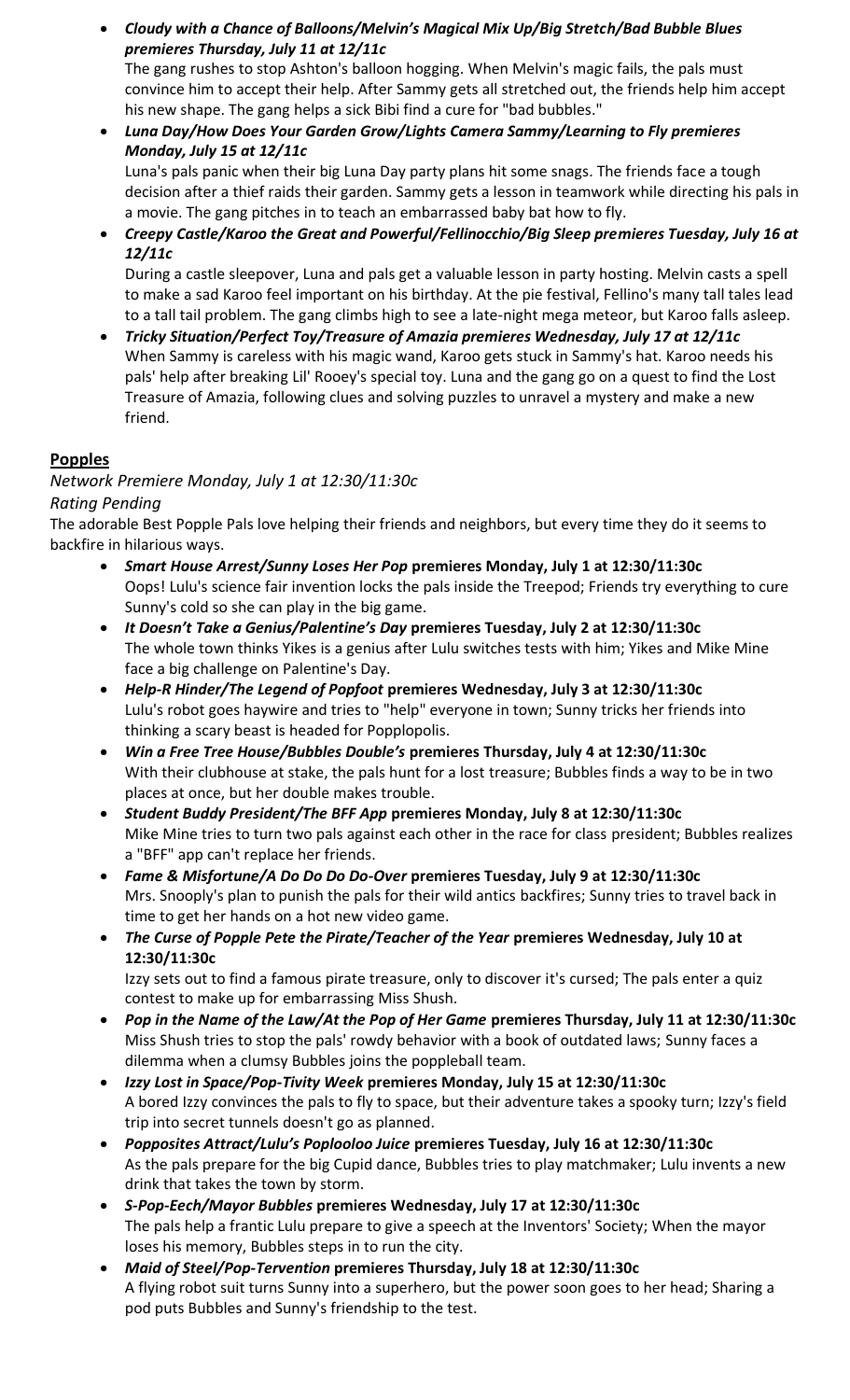- *To Err is Popple/Dawn of the Dull* **premieres Monday, July 22 at 12:30/11:30c** When Bubbles can't get her pals to join in a singalong, she resorts to sneaky tactics; Lulu's new invention leaves the Popples acting like zombies.
- *Pop n Hop Til You Drop/Stop the Robo Pop* **premieres Tuesday, July 23 at 12:30/11:30c** The pals find a creative way to teach Izzy a new dance; Lulu programs Help-R to help her friends with their work, but the robot has bigger plans.
- *Fallen Pop Idol/Bubble Trouble* **premieres Wednesday, July 24 at 12:30/11:30c** Bubbles learns the hard way that her idol is a selfish diva; Mrs. Snooply moves into the treehouse for a few days and makes some big changes.
- *Tele Popples/Messy Pop Friends* **premieres Thursday, July 25 at 12:30/11:30c** When Sunny directs a TV talk show, she decides to air some embarrassing moments caught on camera.

#### **The Polos**

*Network Premiere Saturday, July 6 at 7:30a/6:30c TV-Y*

The Polos, a quirky group of friends, born and raised in the digital world, take off on epic road trips to experience the wonder of the natural world. Driven by their insatiable curiosity, the crew explores the furthest reaches of the planet and beyond!

- *Clean Up/Echolocation & Camouflage/Shipwrecked* **premieres Monday, July 6 at 12/11c** Litterbug Nash learns to pick up after himself when he sees improperly disposed trash harming sea life in the ocean. While Marco and Lily swim with the dolphins, Nash's favorite dolphin toy falls overboard and sinks to the ocean floor. Chester recovers it in the PoloSub using the same technique the dolphins use: echolocation. Gorby learns how to be a better hider when playing hide and seek by observing how an octopus can camouflage itself to match its surroundings. When a thunderstorm leads the Polos to make a bumpy detour onto a deserted island beach, Willow must find a way to fix the damaged PoloBoat using materials available on the island.
- *Whale Song/Sharks & The Deep/Guard That Turtle* **premieres Monday, July 13 at 12/11c** Lily likes to sing music without words, and it proves to be the perfect accompaniment for the unique way that humpback whales communicate through 'whale song'. Marco wants to take a selfie with a cool underwater sea creature. When Nash accidentally drops his toy overboard again, the Polos venture to the deepest, darkest, and most water-pressured part of the ocean to get it back. Later, the Polos arrive on the beach to see the baby sea turtle eggs have all hatched... except for one little egg. Nash leads the Polos charge to guard the newly hatched turtle from predators as it makes its short, challenge-filled crawl to the water.
- *Do You Read Me?/Asteroids & Polos on the Road/First on the Moon* **premieres Monday, July 20 at 12/11c**

When the Polos lose communication with Gorby and Lily, Marco leads the charge into orbit to investigate the problem. While the Polos try to avoid asteroids in space, Lily accidentally breaks Chester's Lego-like model of the PoloGalactic. Marco gathers the Polos for their first trip to the "real" non-digital world in Willow's newly built Polomobile. Later, Gorby has never been the 'first' at anything, and he wants to change that by being the first person to walk on the moon! Chester knows that humans were the first to visit the moon many decades ago, and he worries that if he tells Gorby that, he'll upset him.

### **\*\*ONGOING SERIES\*\***

### **Pirata & Capitano**

## *Series Airs Sundays at 8:30a/7:30c Rating Pending*

Set sail with the faithful crew of the good ship Pink Skull. Pirata, Capitano and their friends are on a neverending quest for treasure and find adventure, fun and team spirit on the way as they explore the mysterious islands of the Great Sea.

- *A Medal for the Pink Skull/Mussel Soup a la Roberto* **premieres Sunday, July 7 at 8:30a/7:30c** It's a big day for Pirata and her crew as they're going to attempt a challenging feat. If they win, the Pink Skull will be awarded the Silver Ship, the highest honor in the pirate world. Later, two ingredients are crucial for Roberto's legendary "Mussel Soup, Roberto-Style": blue Gouzi leaves and mussels from Skull Island. The crew divvies up the tasks: Pirata will gather the mussels and Capitano will find the leaves.
- *A Remedy for Inky/The Mermaid Mystery* **premieres Sunday, July 14 at 8:30a/7:30c** Pirata and Capitano meet at Pulpi Salma's for a juice. Much to their astonishment, they find Pulpi Salma suffering from a strange illness: her body has swollen up and she's hiccupping multi-colored bubbles. Later, Pirata and Capitano overhear a starfish captain talking about a mermaid he spotted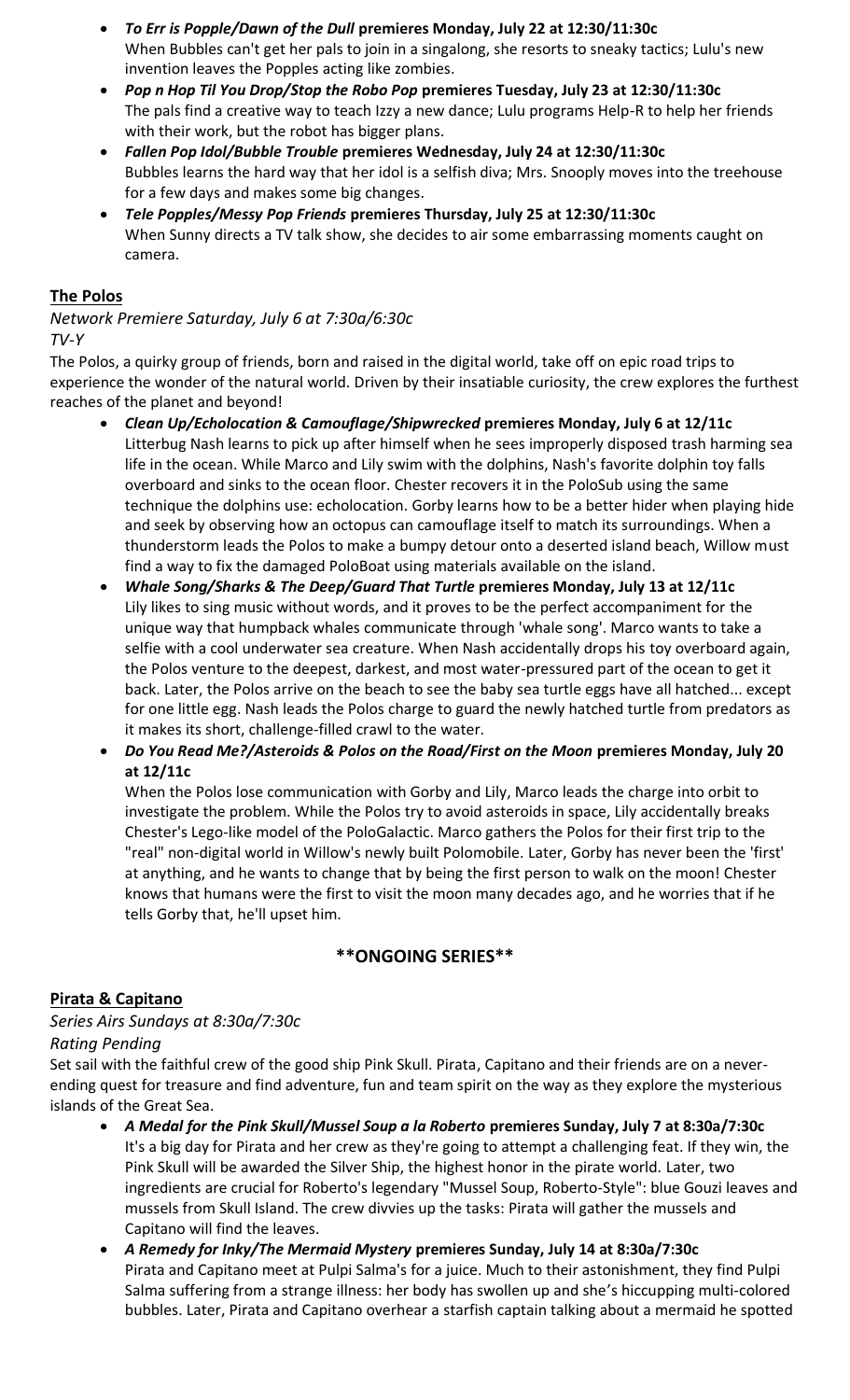off Blue Mist Island.

#### • *Underwater Symphony/Hairy Chests and Treasure Chests* **premieres Sunday, July 21 at 8:30a/7:30c**

Pirata is puzzled when she sees a bunch of panicky jellyfish doing somersaults and emitting electric flashes in the water. She and Capitano try to find out the cause of this strange behavior. When famous pirate Omar the Red decides to retire, he devises a brain-teaser and whoever solves it will get his treasure. Pirata wants to compete, but Omar the Red doesn't want her to because only pirates with hairy mitts can participate! Pirata decides to disguise herself as a boy but will her disguise fool the pirate?

## **PRIMETIME PROGRAMMING**

### **\*\*ONGOING SERIES\*\***

#### **Cake Boss (Season 9)**

*Series Airs Saturdays at 9/8c TV-PG*

Buddy Valastro is back for a brand-new season of **CAKE BOSS**! Follow the world-famous baker and his family as they continue to expand Carlo's Bakery, their successful family business. Buddy and his cake making team, including his four sisters, two brothers-in-law and cousins, will return to tackle exciting new projects including a fire-breathing dragon cake and a Viking ship inspired cake. Viewers will also get to catch up with Buddy's wife, Lisa; his children, Sofia, Buddy Jr, Marco and Carlo. As one of the most successful and renowned cake artists in the United States, Buddy continues his mission to achieve his late father's dream of making Carlo's Bake Shop a household name.

• *Dreams Come True* **premieres Saturday, July 6 at 9/8c**

The bakery gets a visit from award-winning rapper Fat Joe and his family of Cake Boss fans. Fat Joe needs a cake to celebrate his new hit single, and Buddy's got a design that's as good as gold. Buddy's youngest son just started kindergarten and thinks class would be better with cake. Buddy's happy to oblige with a sweet treat that fits right in with the kindergarten lesson plans: a cake inspired by the tale of the Gingerbread Man.

- *Pep Rally, Birthday Treat and Fancy Feet* **premieres Saturday, July 13 at 9/8c** Buddy is all about school spirit this week, as he makes a cake for Sofia's school pep rally. It's all pom poms and cheers as Buddy delivers the cake to a gym full of screaming tweens and teens! Later, Grace takes a very special consultation for a 40<sup>th</sup> birthday cake. A career Army officer and his five kids need a cake to show their hard-working Mom how much they appreciate her. Grace and Joe have a special place in their hearts for the armed forces, and their families, so they make sure this cake hits the mark. Meanwhile, Mary's foot modeling career is finally a reality. But when she shows up for her first gig it's definitely not the glamorous photoshoot of her dreams.
- *Secret Proposals, Patients and Privacy Please* **premieres Saturday, July 20 at 9/8c** Buddy gets a visit from Leah, a seven-year-old baker he met in Malaysia. Her sister suffers from a medical condition, and Leah raises money for her treatment in the U.S. by baking and selling cupcakes. Buddy is so inspired by Leah's selfless story he helps her make a cake for the doctors. Mauro and Madeline play cupid when they help a young man propose to his sweetheart, right in the middle of Times Square. Grace takes her sisters to their old apartment above the original Carlo's bakery.
- *Enduring Love, an Ending and Edited Out* **premieres Saturday, July 27 at 9/8c** Buddy has a very special client this week...his wife! Lisa's grandparents are celebrating their 60<sup>th</sup> wedding anniversary, and Lisa wants Buddy to replicate the six-tier cake they had at their wedding 60 years ago. This may prove to be an engineering feat of genius, or an epic disaster if this towering cake falls in the delivery truck. Later, Mary takes a consultation with a man who's throwing a divorce party for himself and wants a festive cake for the event. Grace is channeling her inner Scorsese, as she directs an instructional video for all new employees. However, she may ruffle a few feathers when her sister ends up on the cutting room floor.

#### **Treehouse Masters**

*Series Airs Mondays at 7/6c TV-PG*

**TREEHOUSE MASTERS** has viewers climbing to a majestic world up in the treetops with visionary and tree whisperer Pete Nelson as he designs private escapes for those with a passion to reconnect with nature and awaken their inner child. Pete goes out on a limb to create breathtaking realities for a host of clientele including designing multi-bedroom dream tree houses complete with functional plumbing and electricity to simple one-room lofts. His portfolio boasts the creation and construction of adventurous tree-house retreats,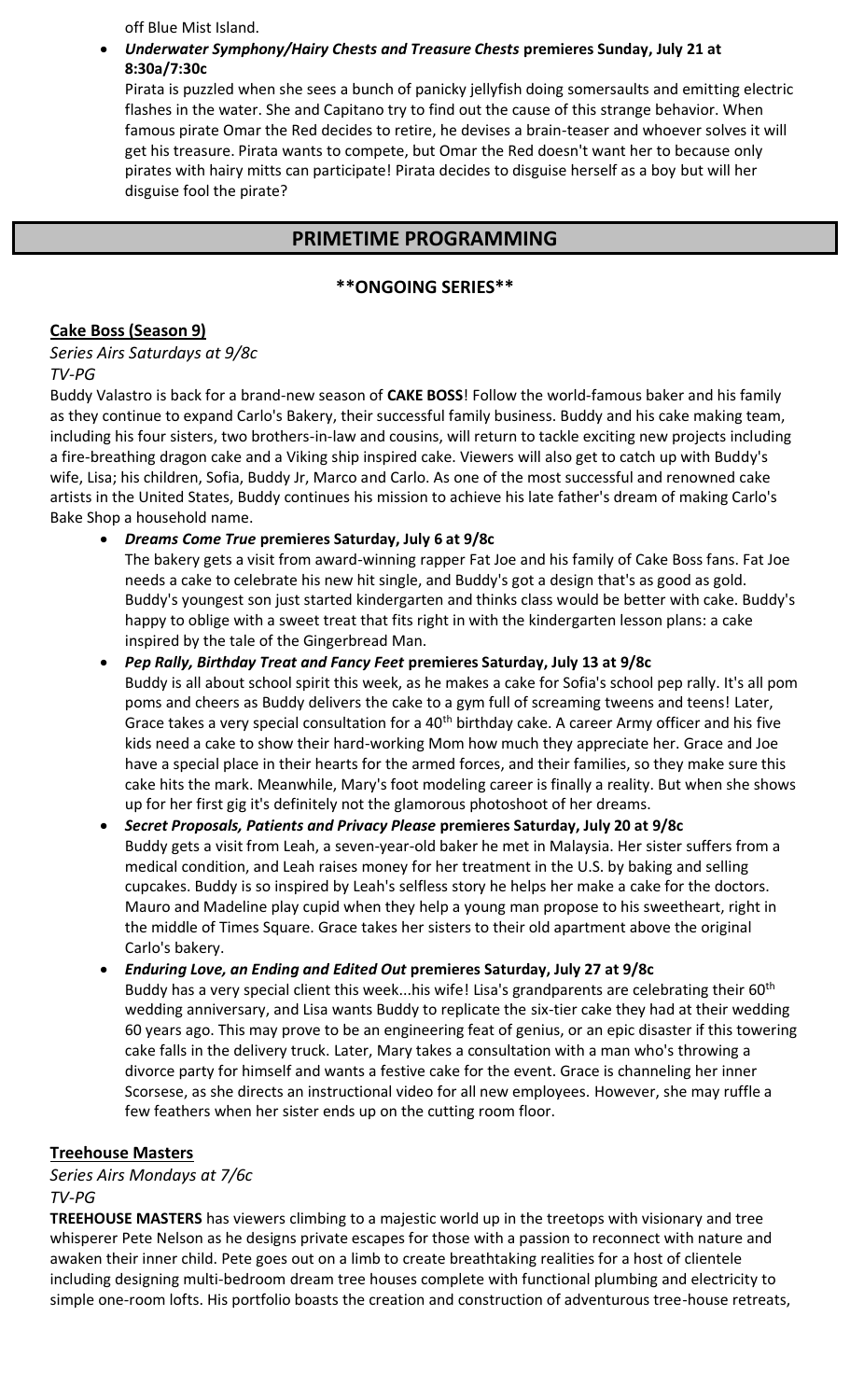which include zip lines and vine swings, Indiana Jones-inspired bridges and secret entrances; a levitating lighthouse treehouse; and a record-high recording studio that marries music and nature. Pete and his team of designers and carpenters, including son Charlie, must endure Mother Nature's shifty antics, dangerous construction equipment and dizzy heights in order to build these sanctuaries.

• *Mile-High Mancave* **premieres Monday, July 1 at 7/6c**

Pete builds his manliest and largest treehouse yet for a Texas Dad who wants to spend some mantime in the trees. At nearly 1,000 square feet, this Texas-sized treehouse comes with its own 600 pound custom meat smoker and water gun turrets to fend off the girls!

- *Scottish Sky Garden* **premieres Monday, July 1 at 8/7c** The team tackles a Tulsa build in kilts to create a Scottish cottage in a robust pin oak. Sturdy enough to battle the Oklahoma winds, Pete builds his first ever "sky bridge" that connects the couple's home directly to their new treetop paradise.
- *Bird Nest* **premieres Monday, July 1 at 9/8c** A family in Arkansas reaches out to Pete to build a giant bird nest treehouse. The two-story, lakefront retreat will feature driftwood railings woven to look like a living nest and a porch to drink Southern sweet tea on during sunset bird watching sessions.
- *Towering Treetop Teahouse* **premieres Monday, July 1 at 10/9c**  A family needs Pete's help to create a traditional Japanese Teahouse treehouse to complete a zenlike paradise in their backyard. Pete and his crew adopt Buddha's teachings in order to build this inspiring project 20 feet high in a massive cedar tree.
- *Vincent Van Treehouse* **premieres Monday, July 8 at 7/6c** Three siblings enlist Pete's help to surprise their parents with a rustic art studio treehouse on their historic family farm in Wisconsin, with a majestic two-story wall of windows made up of 100-yearold reclaimed windows from the family's old farmhouse.
- *Canopy Island Camp* **premieres Monday, July 8 at 8/7c** Pete builds a treehouse that represents the meaning of summer camp, with a glamorous twist, just off the coast of Washington. Pete gains inspiration to create a space that includes archery, a rock climbing wall, and enough bunk beds to sleep plenty of "glampers."
- *Country Superstar Speakeasy* **premieres Monday, July 8 at 9/8c** Brian Kelley, half of the award winning country duo Florida Georgia Line, and his wife call on Pete to construct a modern treehouse with a vintage country twist perched above a steep ravine and connected to their Nashville home by a multi-platform bridge.
- *Bionic Treehouse* **premieres Monday, July 8 at 10/9c** Pete revisits his former home - a site where he built his very first treehouses. Revamping old treehouse building techniques with new and improved methods, the team fuses traditional wood with the power of steel, making these Nelson classics brand new.
- *View From Above II* **premieres Monday, July 15 at 7/6c** Pete and Daryl join forces with an inventive designer to create a wire-suspended, 30-sided geometric globe treehouse for an adventurous and deserving family, while also taking a look back at some of most memorable build moments of the past year.
- *AJ's Wish Treehouse* **premieres Monday, July 15 at 8/7c** With the help of the local fire department, Pete fulfills an 8-year-old's Make-A-Wish treehouse dream in Flagstaff, Arizona. The team tackles this whimsical build in a family of pine trees, and decks it out with artifacts inspired by the movie, The Boxtrolls.
- *Meditating Maple* **premieres Monday, July 15 at 9/8c** Pete finds the perfect treehouse spot in West Seattle for a couple seeking a meditation space - 20 feet up in a twisting pair of maples. The team channels their chakras, creating a healing space fit for both humans and four-legged friends alike.
- *Treetop Candy Kitchen* **premieres Monday, July 15 at 10/9c** Pete and the crew pull off a Christmas miracle, whipping up a stainless steel kitchen in the trees for a family of candy makers. At 80,000 pounds, this sweet treehouse has barrel ceilings, a loft bedroom, and a shower to wash off any sticky sugar residue.
- *The Coolest Treehouse Ever Built* **premieres Monday, July 22 at 7/6c** Pete and the team tackle a treehouse for two tastemakers in Maine. Featuring a full wall of windows that opens up to the outdoors and a towering rooftop crow's-nest, this could be Pete's coolest treehouse ever built!
- *Treehive Beehive* **premieres Monday, July 22 at 8/7c** Pete and his team take on a sticky challenge and reinvent the classic single-tree treehouse, building a breathtaking and whimsical beehive like structure soaring 30-feet high in a majestic Douglas fir.
- *Kentucky Climbers Cottage* **premieres Monday, July 22 at 9/8c** Pete creates a climber's haven for an arboreal couple that rivals his love of trees. With 17-foot high ceilings and open-frame timber rafters, this Kentucky tree climbing duo can harness up and dangle from both inside and out of their new treehouse.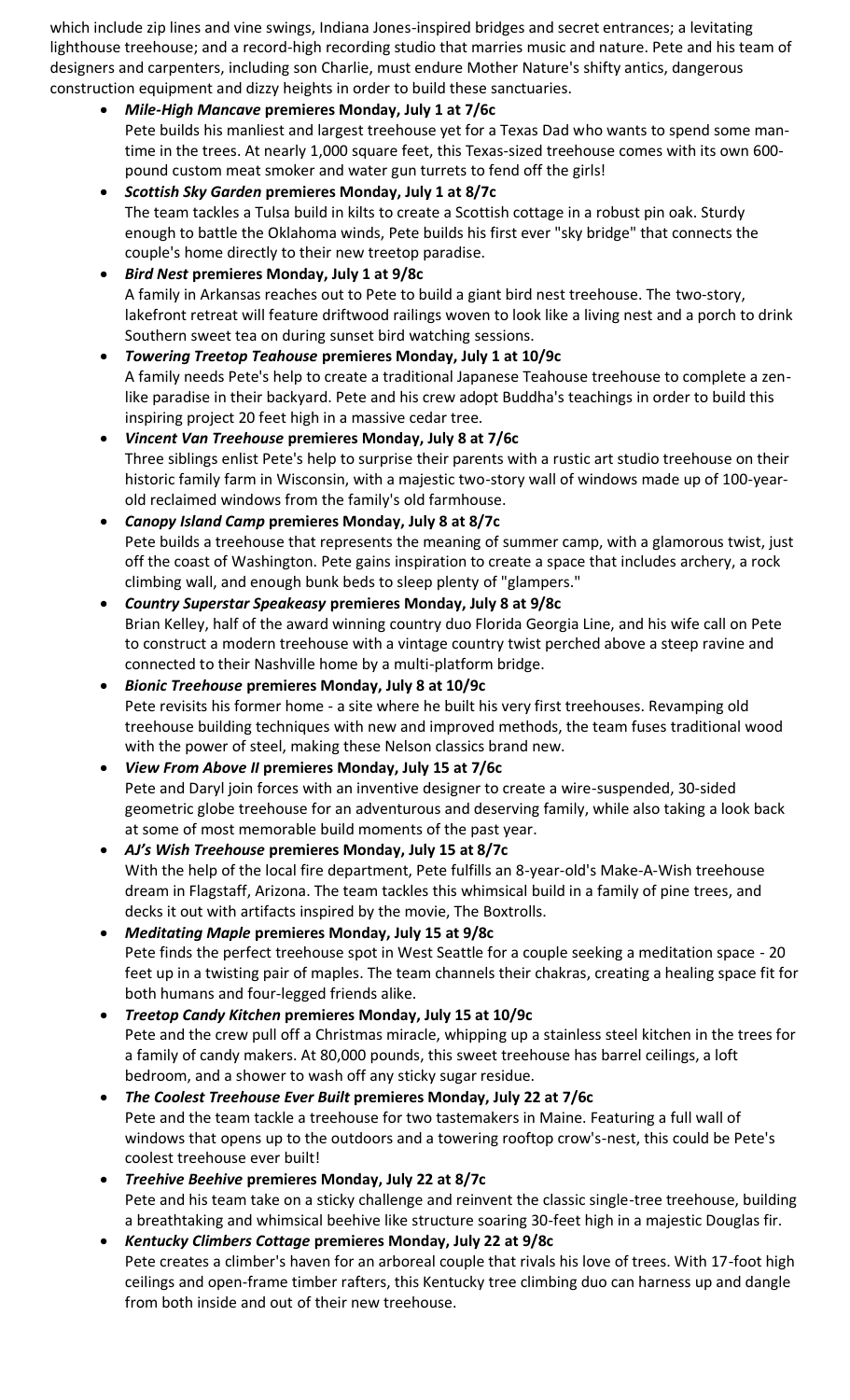• *Nelson Family Treehouse* **premieres Monday, July 29 at 7/6c** Pete gifts his daughter Emily, and Patrick, her boyfriend, with the ultimate housewarming gift - a treehouse of their very own by turning a piece of Nelson family history into a Moroccan marvel nested nearly 35 feet off the ground.

- *Sunrise Day Camp Clubhouse* **premieres Monday, July 29 at 8/7c** Pete constructs an amazing clubhouse for Sunrise Day Camp - a summer camp for kids battling cancer. This open-air treehouse grants campers full interaction with nature by erasing the line between indoors and out.
- *Mindbending Silver Maple* **premieres Monday, July 29 at 9/8c** Inspired by tales of a time long past, Pete builds a treehouse cradled by the stems of a twisty silver maple on the shore of Lake Chelan. The cedar-shingled structure has a curved turret that soars two stories high and a deck to take in views of the lake.
- *Magical Party Pad* **premieres Monday, July 29 at 10/9c** Pete heads to the Platte River Valley of eastern Nebraska to build a magical, towering treetop castle for a family that has decided to never grow up.

## **Bakers vs. Fakers**

### *Series Airs Tuesdays at 7/6c*

### *TV-G*

Can a talented home baker out-cook a professional, or do true professionals have skills that no amateur could match? With an even playing ground -- no higher standards for the professional, no sympathy for the amateurs, and no one knowing their true identity -- a blind taste test will determine whose dish is the best. At the end of two rounds, the victorious baker or faker will take home a \$10,000 prize.

- *Bakin' with Bacon* **premieres Tuesday, July 16 at 7/6c**
	- British baking kingpin, Paul Hollywood, hosts while all-star judges Damaris Phillips and Buddy Valastro attempt to sift the bakers from the fakers in this twist on Cooks vs. Cons. In the first round, contestants must create their most delectable pie featuring the ultimate savory ingredient: bacon. In the second round, bakers and fakers alike must feature corn in their sweet treat.

### • *Fruit Tart Upstart* **premieres Tuesday, July 16 at 8/7c**

Pro and amateur bakers face off during a fruit tart battle, but some find the challenge a tough nut to crack when pistachios are introduced as the surprise ingredient. In round two, host Lorraine Pascale and judges Sunny Anderson and Zac Young see which bakers best combine a variety of mustards with their sweet treats.

# • *S'more the Merrier* **premieres Tuesday, July 16 at 9/8c**

The surprise ingredient encourages the bakers to think small, as beans must be layered into campfire classic s'mores. Host Lorraine Pascale and judges Damiano Carrara and Damaris Phillips get their vegetable course in round two when zucchini challenges contestants to avoid getting squashed.

# • *Corn Utopia* **premieres Tuesday, July 23 at 7/6c**

The apple pie battle isn't as easy as pie when a cornucopia of corn options must be featured in this American classic. Host Lorraine Pascale and judges Alex Guarnaschelli and Daphne Oz belly up to the counter in round two, when diner drinks must be served in baked goodies.

# • *The Soy of Baking* **premieres Tuesday, July 23 at 8/7c**

The bakers try to peel off from the fakers during the banana bread challenge when handling the addition of soy options. In round two, host Lorraine Pascale and judges Amanda Freitag and Zac Young see which of the remaining contestants are dressed for success when salad dressing must be tossed into their desserts.

# • *All in Oats* **premieres Tuesday, July 23 at 9/8c**

Great ideas erupt during the lava cake challenge as the surprise ingredient of lavender soothes some contestants. In round two, oats must be incorporated into sweet treats, and host Lorraine Pascale and judges Paulette Goto and Alex Guarnaschelli attempt to sift out the bakers from the fakers.

# • *Upside-Down Fake* **premieres Tuesday, July 30 at 7/6c**

The world is topsy-turvy for the contestants when wine is uncorked and poured into their upsidedown cakes. Then, the surprise ingredient of seeds plants wild ideas for the bakers and fakers in round two. Host Lorraine Pascale and judges Sunny Anderson and Alex Guarnaschelli choose a winner.

# • *Just Beet It* **premieres Tuesday, July 30 at 8/7c**

The competition is layered with complexity during the parfait challenge, as velvety parfaits must mingle with earthy beets. Then, will bakers and fakers feel the wrath of the judges during the grape challenge? Host Lorraine Pascale and judges Carla Hall and Robert Irvine know the winner won't be sour.

• *In a Pickle* **premieres Tuesday, July 30 at 9/8c**